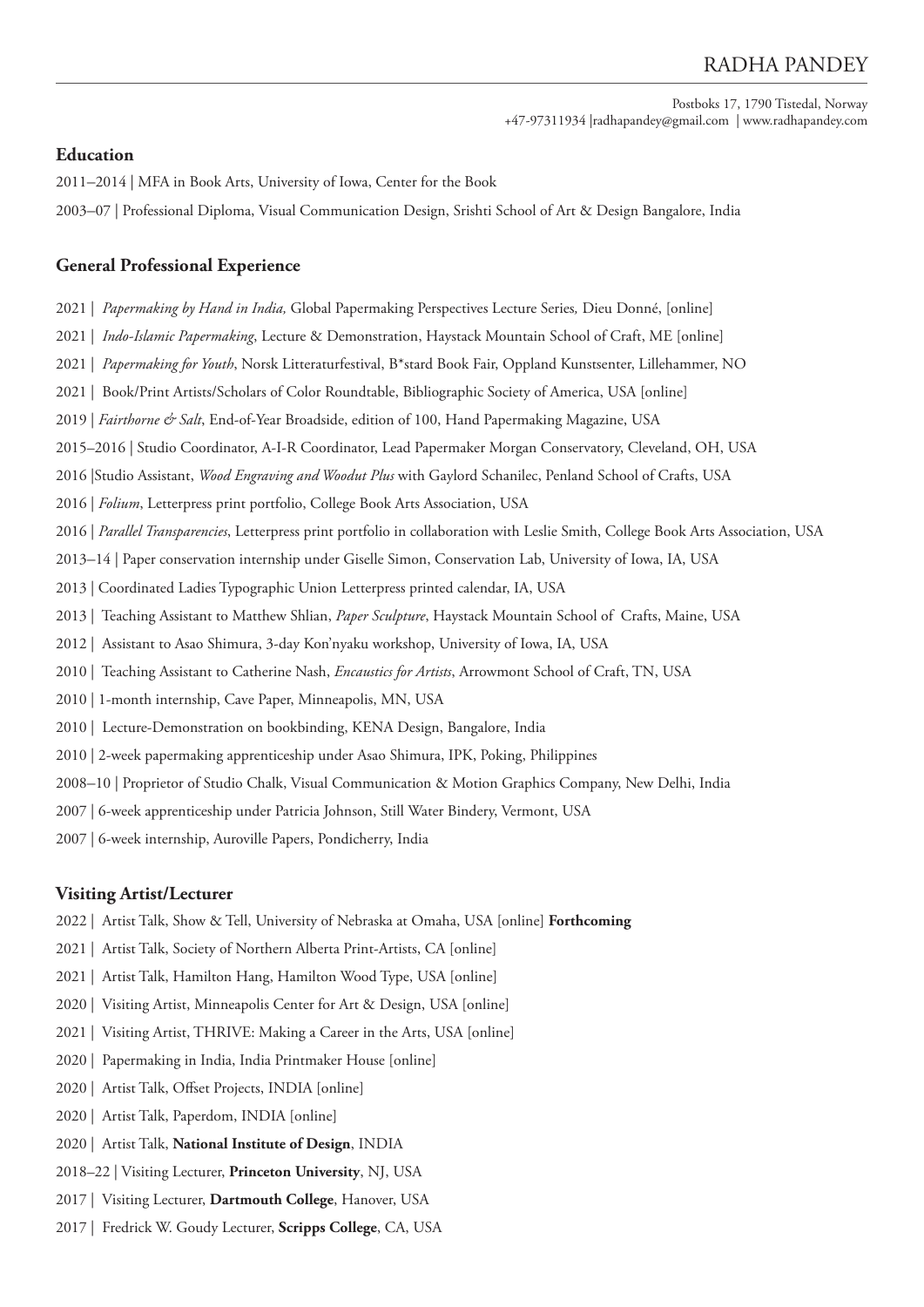- 2017 | Visiting Lecturer **North Bennet Street School**, Boston, USA
- 2017 | Lecture and Demonstration, **Fashion Institute of Technology,** NY, USA
- 2017 | Visiting Lecturer, **University of the Arts**, PA, USA
- 2016 | Visiting Artist Talk, **University of Nebraska-Lincoln**, NE, USA
- 2016 | Visiting Lecturer, **University of Florida**, FL, USA
- 2016 | Visiting Lecturer, **Jaffe Center for Book Arts**, FL, USA
- 2016 | Visiting Lecturer, **Ringling College of Art+Design**, FL, USA
- 2016 | Visiting Lecturer, **Vassar College**, NY, USA
- 2015 | Artist talk, **Women's Studio Workshop**, NY, USA
- 2015 | Artist talk, **Cleveland Institute of Art**, OH, USA

#### **Teaching Experience - Academic**

- 2021 | Visiting Instructor, **Bishop's University,** CA [online]
- 2021 | Visiting Professor, **North Bennett Street School**, Boston, USA [online]
- 2020 | Visiting Professor, **Srishti School of Art, Design & Technology**, INDIA [online]
- 2020 | Visiting Professor, **Indian Institute of Craft & Design**, INDIA [online]
- 2020 | Visiting Professor, **National Institute of Design**, INDIA
- 2019 | Leading educational study-abroad tour in India, **Longwood University**, VA, USA/INDIA
- 2017–19 | Adjunct Assistant Professor, Papermaking, **University of Iowa**, IA, USA (fall 2017, spring 2018, spring 2019)
- 2017 | Visiting Professor, **University of Iowa**, IA, USA (summer semester)
- 2016 | *Artist Books: Image + Sequence*, Continuing Education Instructor, **Cleveland Institute of Art**, Cleveland, OH
- 2015 | Visiting professor, 2-week book design charette, **Srishti School of Art & Design**, Bangalore, India
- 2014 | Instructor of Record, Bookbinding I, **University of Iowa**, IA, USA
- 2011 | Visiting professor, 1-month bookbinding and paper engineering intensive, **Srishti School of Art & Design**, Bangalore, India
- 2011 | Visiting professor, 10-day bookbinding intensive, *Open Elective 2011*, **National Institute of Design**, Ahmedabad, India
- 2010 | Visiting professor, 1-month bookbinding intensive, **Srishti School of Art & Design**, Bangalore, India

### **Teaching Experience -Workshops**

- 2022 | *Indo-Islamic Papermaking: Fiber, Colour, Aesthetics,* 5-day workshop, Haystack Mountain School of Craft, ME **Forthcoming**
- 2022 | *Natural Dyeing on Cellulose & Protein*, 5-day workshop, Women's Studio Workshop, NY **Forthcoming**
- 2021 | *14th Century Papermaking in the 21st Century,* 5-day workshop, Arrowmont School of Arts & Crafts, TN **Forthcoming**
- 2021 | *Natural Dyeing for Paper,* Dieu Donné, [online]
- 2021 | *Ecology & Print*, Artist Talk & Workshop, Society of Northern Alberta Print-Artists, CA [online]
- 2021 | *Printing with Mordants* workshop, San Franciso Center for the Book, USA [online]
- 2021 | *Natural Dyein & Kami-Ito* workshop, San Franciso Center for the Book, USA [online]
- 2021 | *Natural Indigo: Making & Maintaining a dye vat*, Minneapolis Center for Book Arts, USA [online]
- 2020–21 | *Artists Books: Building Narrative* Intro & Intermediate, Minneapolis Center for Book Arts, USA [online]
- 2020 | *Indo-Islamic papermaking,* Demonstration, Minneapolis Center for Book Arts, USA [online]
- 2020 | *Indo-Islamic papermaking,* workshop, Printmaking Foundation of India, INDIA [online]
- 2020 | *Artists Books: Building Narrative,* Online Workshop, Minneapolis Center for Book Arts, USA [online]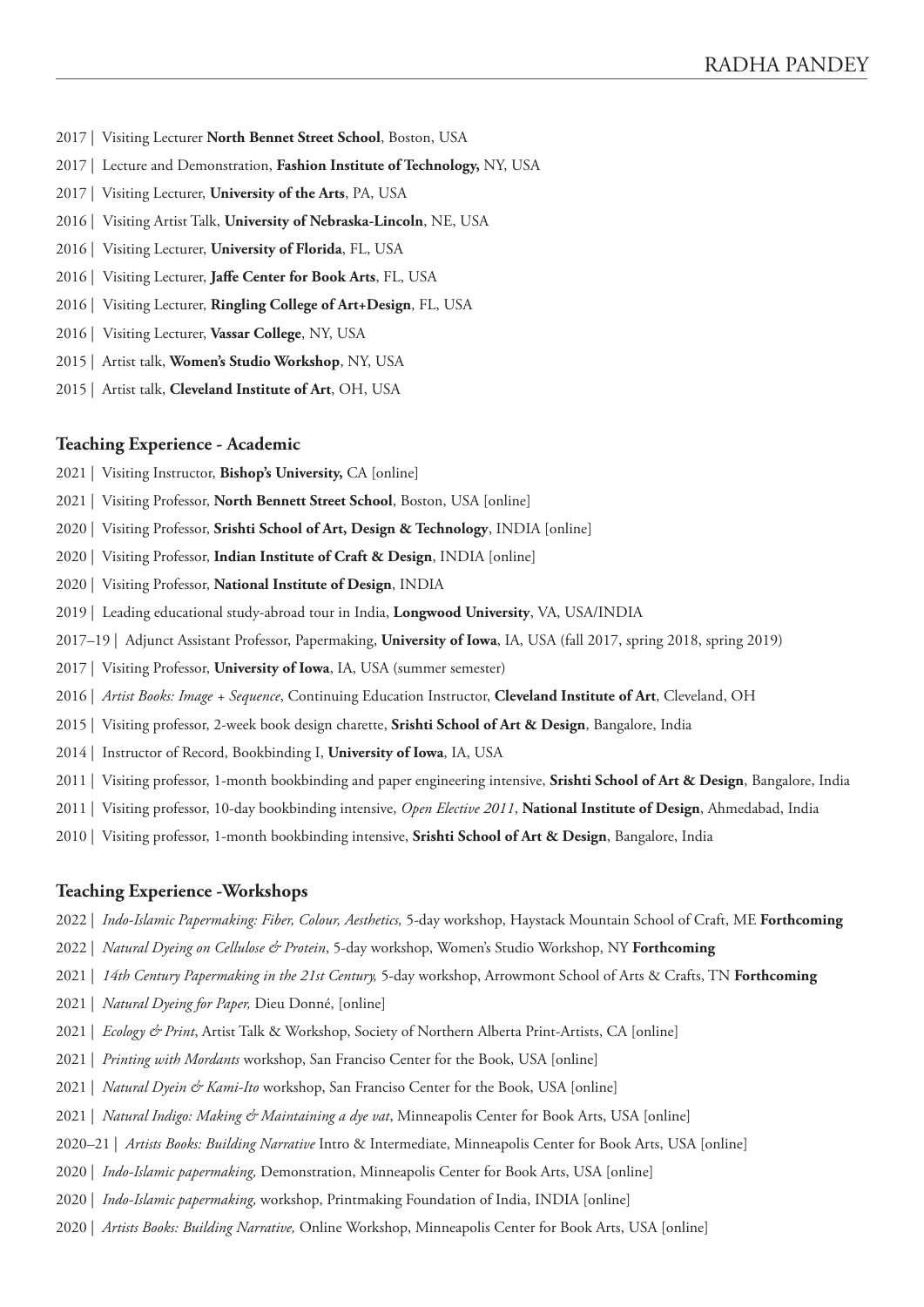- 2020 | *Indo-Islamic papermaking,* workshop, University of Pennsylvania, NJ, USA [online]
- 2020 | *Indo-Islamic papermaking,* workshop, Princeton University, NJ, USA (in-person 2019, 2018) [online 2020]
- 2020 | *Advanced Bookbinding* 2-day workshop, Goa, India
- 2020 | *Bookbinding for Artists & Photographers,* 2-day workshop, Goa, India
- 2019 | *Indo-Islamic papermaking,* 2-week workshop, Penland School of Crafts, NC, USA
- 2019 | *Papermaking with Natural Dyes,* 5-day workshop, Maiwa School of Textiles, Canada
- 2019 | *History of Papermaking*, 5-day workshop, Leksands Folhögskola, Sweden
- 2019 | *Natural Dyeing Intensive*, 4-day workshop, Leksands Folhögskola, Sweden
- 2019 | *History of Papermaking*, 5-day workshop, Bomuldsfabrikken, Norway
- 2019 | *Japanese Papermaking*, 5-day workshop, Wells Book Arts Center, NY
- 2019 | *Natural Dyeing for Book Artists*, 5-day workshop, Women's Studio Workshop, NY
- 2019 | *Reduction Linoleum Printing,* 2-day workshop, LA, USA
- 2019 | *Islamic papermaking,* 4-day workshop, Paper Book Intensive, Ox-Bow, MI, USA
- 2019 | *Islamic papermaking,* 2-day workshop, Pyramid Atlantic, MD
- 2018 | *Books in a Box,* 1-week workshop, Penland School of Crafts, NC, USA
- 2018 | *Papermaking with Natural Dyes,* 5-day workshop, Maiwa School of Textiles, Canada
- 2018 | *Islamic Papermaking and Natural Dyeing,* 5-day workshop, Arrowmont School of Craft, TN, USA
- 2018 | *Indo-Islamic Papermaking,* 2-day workshop, Minnesota Center for Book Arts, MN, USA
- 2018 | *Natural Dyeing for Book Arts,* 2-day workshop, Morgan Conservatory, Cleveland, OH, USA
- 2018 | *Islamic Papermaking and Bookbinding,* 1-week workshop, Snow Farm, MA, USA
- 2017 | *Islamic papermaking,* 1-day workshop, Signal-Return, Detroit, MI, USA
- 2017 | *Islamic papermaking,* 2-day workshop, Minneapolis Center for Book Arts, MN, USA
- 2017 | *Versatility of Flax,* 5-day workshop, Women's Studio Workshop, NY, USA
- 2017 | *History of Papermaking*, 5-day workshop, Leksands Folhögskola, Sweden
- 2017 | *Islamic papermaking,* 2-day workshop, Book Arts LA, LA, USA
- 2017 | *Islamic papermaking,* 1-day workshop, Dartmouth College, Hanover, USA
- 2017 | *Islamic papermaking,* Lecture and demonstration, University of California, Berkeley, USA
- 2017 | *Islamic papermaking,* 1-day workshop, Scripps College, CA, USA
- 2017 | *Islamic papermaking,* 2-day workshop, Straus Center for Conservation, Harvard University, USA
- 2017 | *Islamic papermaking,* 4-day workshop, North Bennet Street School, Boston, USA
- 2017 | *Islamic papermaking,* 1-day workshop and lecture, University of the Arts, PA, USA
- 2016 | *Islamic papermaking,* 2-day workshop, University of Florida, FL, USA
- 2016 | *Islamic papermaking,* 2-day workshop, Jaffe Center for Book Arts, FL, USA
- 2016 | *Islamic papermaking,* 1-day workshop, Ringling College of Art+Design, FL, USA
- 2016 | *Islamic papermaking,* 1-day workshop, Vassar College, NY, USA
- 2016 | *Islamic papermaking,* 2-day workshop and lecture, Indiana University, IN, USA
- 2016 | *Islamic papermaking,* 2-day workshop, University of Nebraska-Lincoln, NE, USA
- 2016 | *Islamic papermaking,* 3-day workshop, Morgan Conservatory, OH, USA
- 2016 | *Islamic papermaking,* Lecture, Herron Library, IN, USA
- 2016 | *Islamic papermaking,* 1-day workshop, Soap Box, PA, USA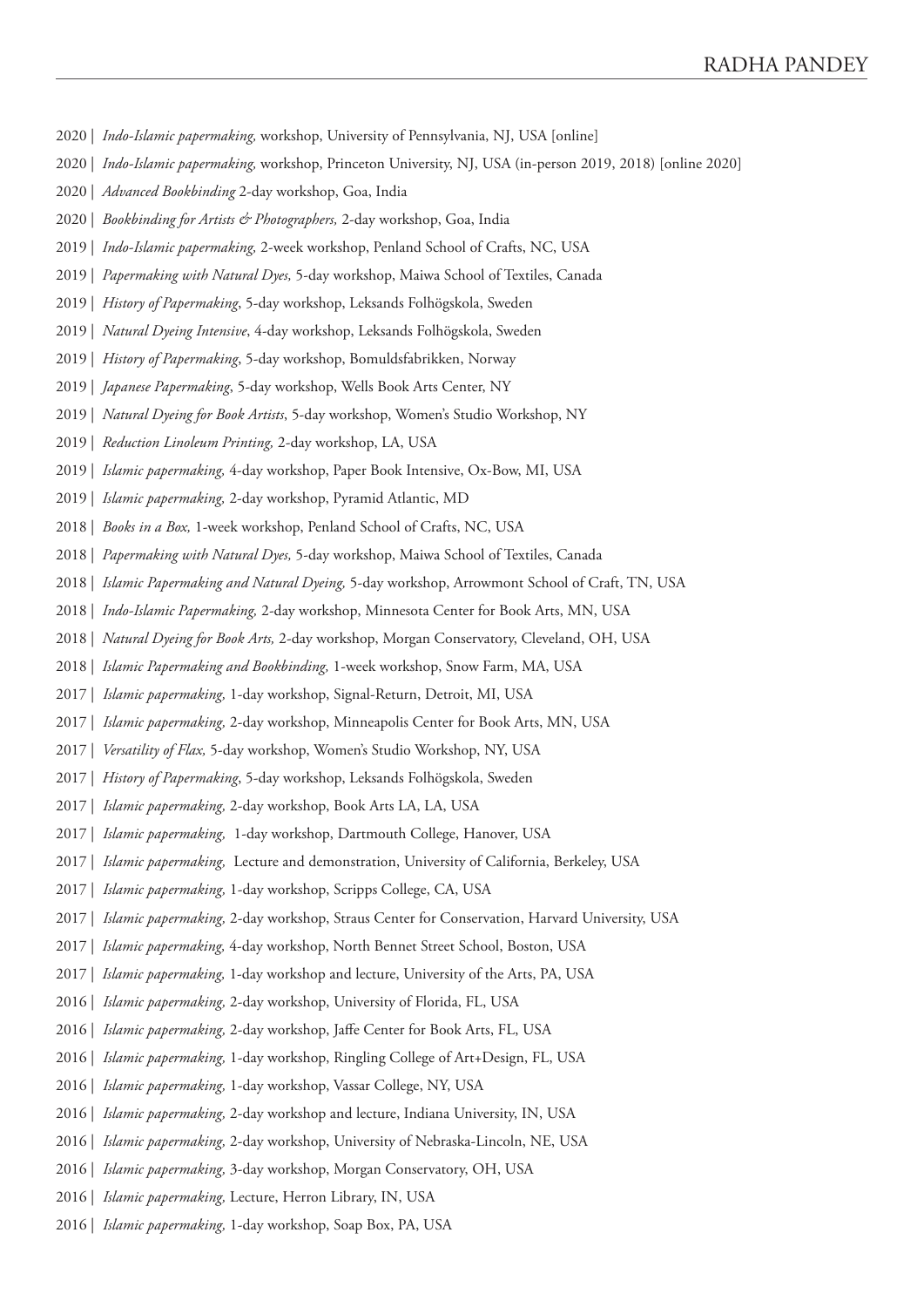- 2016 | *Islamic papermaking,* 5-day workshop, Women's Studio Workshop, NY, USA
- 2016 | *Islamic papermaking,* 1-day workshop and lecture, Seattle Asian Art Museum, WA, USA
- 2016 | *Islamic papermaking,* 2-day workshop, Longwood University, VA, USA
- 2015 | *Islamic papermaking,* 3-day workshop, Morgan Conservatory, Cleveland, OH, USA
- 2015 | Bookbinding workshop, Association of Asian Indian Women in Ohio, Cleveland, OH
- 2015 | 10-day papermaking workshop, Bailey Middle School, Women's Studio Workshop, NY, USA
- 2014 | *After Effects for Book Artists*, 1-day Adobe After Effects workshop, University of Iowa Center for the Book, IA, USA
- 2013 | *Encaustic : using beeswax to create imagery,* 1- day workshop at Paper Nest, IA, USA
- 2012 | Visiting professor, 1-day bookbinding workshop, British School, New Delhi, India
- 2011 | *Book as Art*, 10-day artists' books workshop & exhibition hosted by Jenny Pinto, Bangalore, India
- 2010 | 1-day bookbinding workshop, Trapeze Design, Bangalore, India
- 2009–2011 | Monthly workshop instructor, CMYK, New Delhi, India

#### **Workshops, Conferences, Book Fairs attended**

2022 | Bergen Art Book Fair, NO **Forthcoming**

- 2022 | *Trees of Mughal India*, Prince's School of Traditional Arts [online] **Forthcoming**
- 2022 | *Mughal Floral Borders*, Prince's School of Traditional Arts [online]
- 2021 | *Paper Engineering* with Kelli Anderson [online]
- 2020 | *Arts & Crafts of the Islamic Lands*, Prince's School of Traditional Arts [online]
- 2021 | Bastard Book Fair, NO
- 2021 | Bristol Artist Book Fair, UK [Online]
- 2020 | Bergen Art Book Fair, NO [Online]
- 2020 | Oxford Fine Press Book Fair, UK [Online]
- 2020 | Jaipur Art Book Depot, Book fair and symposium, Jaipur, India
- 2019 | *Architectural Origami* with Jun Mitani, India
- 2019 | *A Binder's Delight: David Psalter* with Julia Miller, Ox-Bow, USA
- 2019 | Codex 2019 Book fair and symposium, CA, USA (also 2017)
- 2018 | Manhattan Fine Press Book Fair, USA
- 2018 | Pyramid Atlantic Book Fair, MD, USA (also 2014)
- 2018 | *Matrices*, Friends of Dard Hunter and APHA joint Conference, Iowa City, IA
- 2017 | *Chasing Paper,* Friends of Dard Hunter Conference, Atlanta, GA
- 2016 | *Earth, Paper, Sky,* Friends of Dard Hunter Conference, Santa Fe, NM
- 2016 | CBAA Conference, Nashville, TN, USA
- 2015 | *Paper Points North,* Friends of Dard Hunter Conference, Banff, CA
- 2015 | *On Relief: Creative Provocations in Block & White* with Caludio Orso, Paper & Book Intensive, MI, USA
- 2015 | *A Sheetathon!* with Steve Miller, Paper & Book Intensive, MI, USA
- 2015 | *From Block to Book: Color Woodcuts for Book Content* with Karen Kunc, Paper & Book Intensive, MI, USA
- 2014 | *Boxmaking Made Hard* with Jodie Williams, IA, USA
- 2014 | *3D Paper sculpture* with Melissa Jay Craig, Cleveland, OH, USA
- 2014 | IAPMA Paper Conference, Fabriano, Italy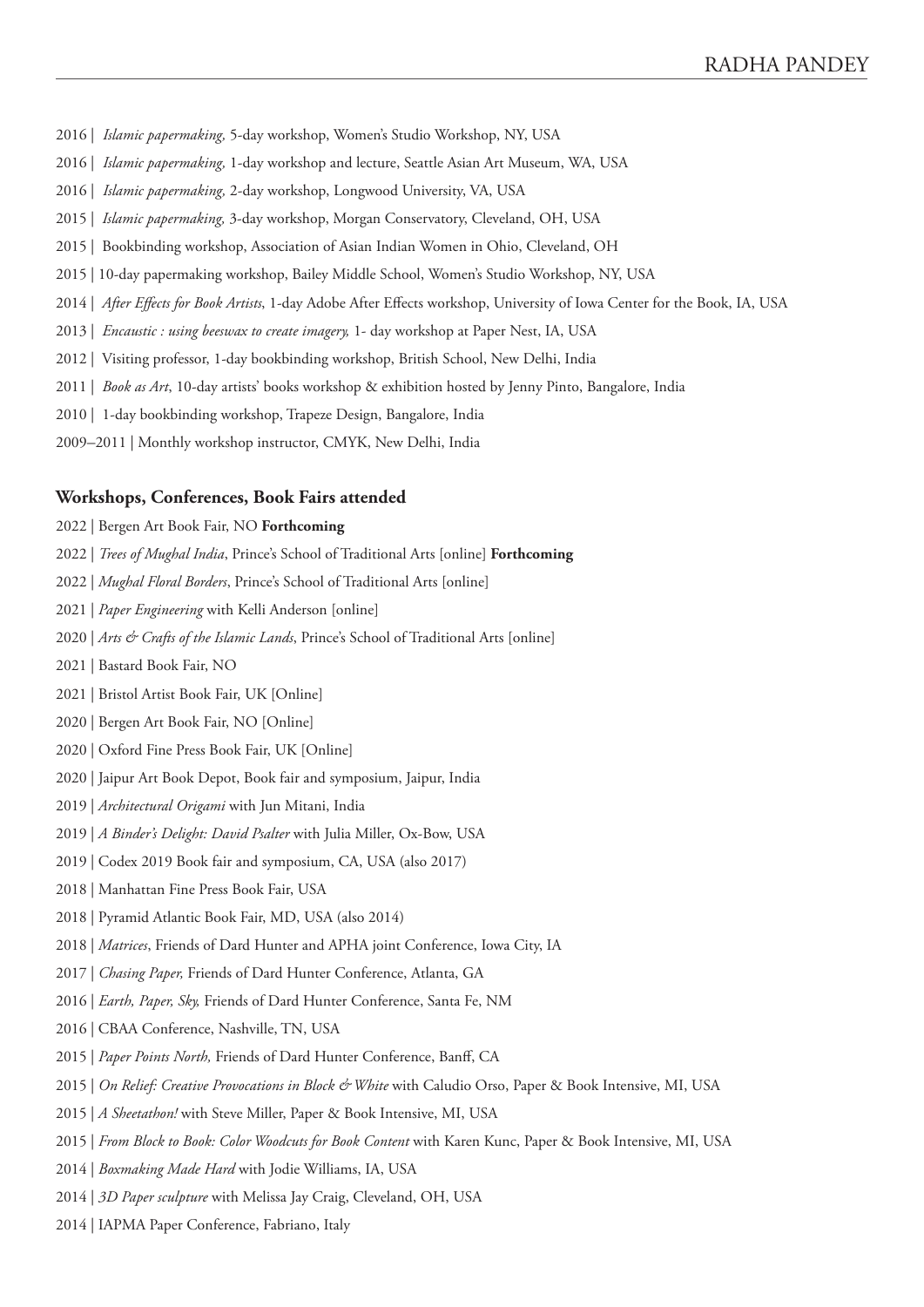- 2014 | *Long and link stitch* with Adam Larsson, IA, USA
- 2014 | College Book Arts Association Conference, Salt Lake City, Utah, USA
- 2013 | Intaglio workshop with Mollie Goldstrom, PS1, Iowa City, USA
- 2013 | Friends of Dard Hunter, Hand Papermaker's Annual Conference, St. Louis, USA
- 2013 | *Vandercook Maintenance Workshop,* with Paul Moxon
- 2013 | *Toolmaking: Bone folders from deer or elk bone*, with Jim Croft, IA, USA
- 2013 | *Paper Sculpture* with Matthew Shlian, Haystack Mountain School of Crafts, Maine, USA
- 2012 | *Kyoseishi Production & Kakishibu Dying of Paper and Cotton Fabric* with Richard Flavin and Ryoko Haraguchi
- 2012 | *Collections & Archives* printing workshop with Inge Bruggeman, IA, USA
- 2012 | *Kon'nyaku, Print, and Paper: The Magic of Devil's Tongue* with Asao Shimura, IA, USA
- 2012 | Friends of Dard Hunter, & IAPMA Hand Papermaker's Joint Conference, Cleveland, OH, USA
- 2011 | *2-colour wood engraving* with Gaylord Shanilec, IA, USA
- 2010 | Friends of Dard Hunter, Hand Papermaker's Annual Conference, TN, USA
- 2010 | *Short Cuts*, paper-cutting workshop with Beatrice Coron, Haystack Mountain School of Crafts, Maine USA
- 2010 | *Golden Kon'nyaku Workshop* with Asao Shimura, Philippines
- 2007 | *Book as a Companion* with Linda Lembke, Garage Annexe School, New England, USA
- 2007 | *Letterpress 101*, San Francisco Center for the Book, SF, USA
- 2007 | *Glass on Metal*, enamelling workshop with Veenu Shah, New Delhi, India
- 2005 | *Japanese Papermaking* with Catherine Nash, Haystack Mountain School of Crafts, Maine, USA

### **Scholarships & Awards**

- 2021 | Project assistance grant award, College Book Arts Association
- 2018 | Joshua Heller Memorial Prize for *Deep Time*, Pyramid Atlantic Book Fair, MD
- 2016 | Project assistance grant award, College Book Arts Association
- 2016 | Hon'ble Mention, *Anatomia Botanica*, 15th Carl Hertzog Award for excellence in book design, University Library of The University of Texas at El Paso
- 2016 | Studio Assistant scholarship, *Wood Engraving and Woodut Plus* with Gaylord Schanilec, Penland School of Crafts, USA
- 2015 | Purchase Award for *Anatomia Botanica*, Heart & Hands 2015 Juried Book Art Exhibition, University of Nebraska-Omaha, USA
- 2015 | Juror's Award of Recognition for *Anatomia Botanica*, University of Nebraska-Omaha, USA
- 2015 | Nell Meldahl Work-Study Scholarship for Paper & Book Intensive, MI, USA
- 2014 | MICA Purchase Award for *Anatomia Botanica*, Pyramid Atlantic Book Fair, MD
- 2014 | Caxton Club grant award, Newberry Library, Chicago
- 2014 | Project assistance grant award, College Book Arts Association
- 2014 | Travel assistance grant award, College Book Arts Association
- 2013 | Teaching Assistant Scholarship, *Paper Sculpture* workshop with Matthew Shlian, Haystack Mountain School of Crafts, USA
- 2012–14 | Paper research and production assistant, UI Center for the Book Paper Facility
- 2012–14 | Iowa Arts Fellowship, University of Iowa, IA, USA (2-year full scholarship inclusive of living stipend)
- 2011–12 | Graduate College Fellowship, University of Iowa, IA, USA
- 2010 | Full Scholarship, Friends of Dard Hunter, Hand Papermaker's Annual Conference, TN, USA
- 2010 | Work-study Scholarship, paper-cutting workshop with Béatrice Coron, Haystack Mountain School of Crafts, Maine, USA
- 2009 | Golden Camera Award for Best Animation, *Roopaantar,* Nashik International Film Festival, India
- 2009 | Excellence in Animation Award, *Roopaantar*, Indian Documentary Producer's Association, India
- 2007 | Kami Award, Mini-Exhibition, Poking, Philippines
- 2005 | Recipient of Fellowship, *Japanese Papermaking* with Catherine Nash, Haystack Mountain School of Crafts, Maine, USA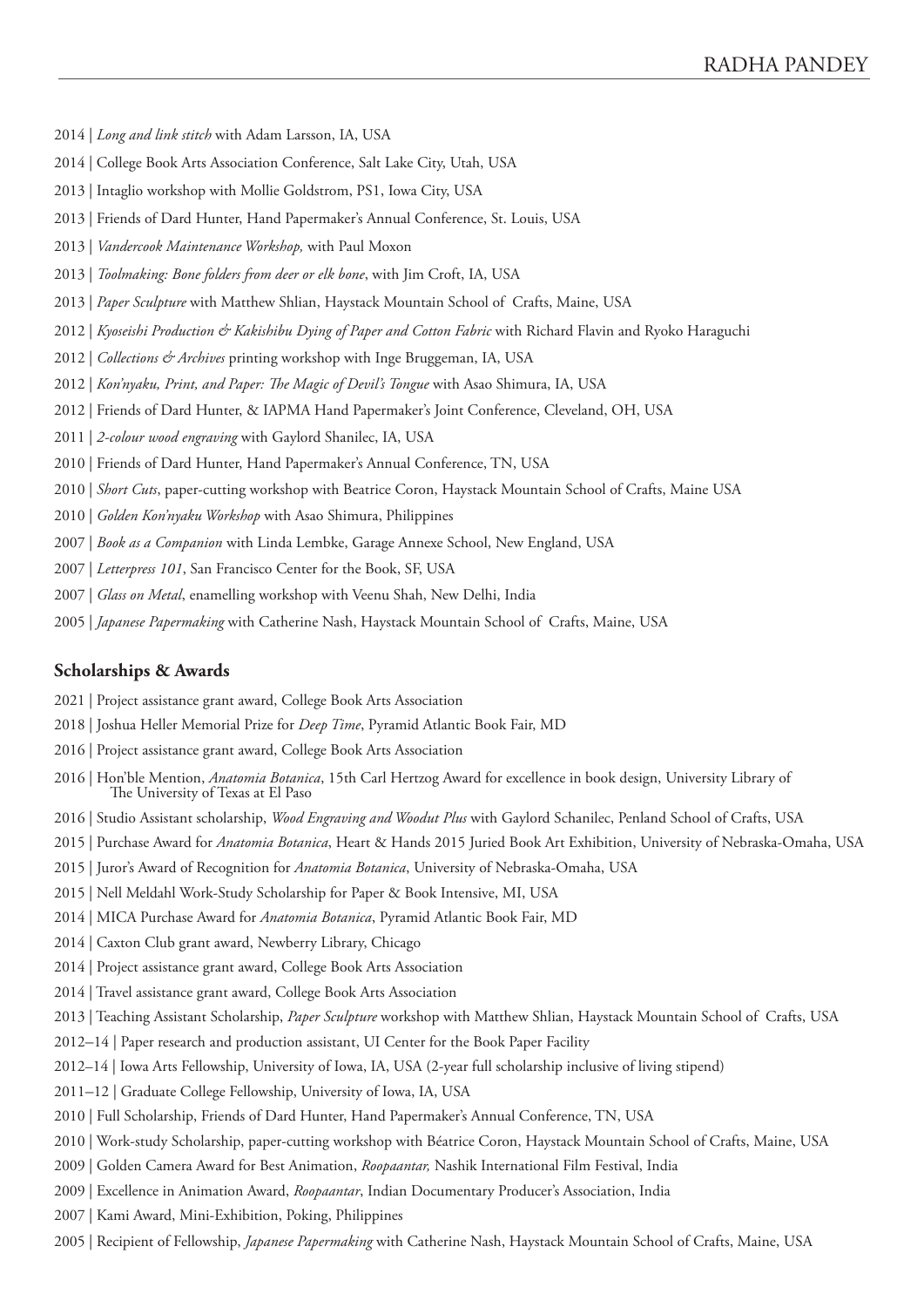# **Juried Exhibitions**

- 2022 | *Troubling: Artists' Books that enlighten and disrupt old ways of being and seeing*, Bainbridge Island Museum of Art, WA, USA
- 2022 | *On the Grid: Ways of Seeing in Print,* Loeb Art Center, Vassar College, NY, USA
- 2021 | *Kunst og Liv på Papir,* Jugendstil/KUBE museet, Ålesund, NO
- 2021 | *Reclamation: Artists Books on the Environment,* San Francisco Center for the Book, USA
- 2020 | *Collective Voices: Persistent Narratives within Campus Collections,* University of Missouri, USA
- 2019 | Northern Beaches Library Artists' Book Award, Manly Library, Australia, Jurors: Geoff Harvey, Katherine Roberts
- 2017 | Group exhibition, *The Book as Art v5.0: Illuminated,* AJC-Decatur Book Festival, Art Institute of Atlanta-Decatur, Atlanta
- 2017 | *Animation + Printing*, New York Center for Book Arts, New York, NY
- 2016 | *Type, Paper, Scissors: A Broadside Exhibit,* Idaho State University, Juror: Jessica Spring
- 2016 | Group exhibition, *Longitude, Latitude and Elevation,* Valley Arts Gallery, OR
- 2015 | Group exhibition, *Heart & Hands,* Love Library, University of Nebraska-Lincoln and Criss Library, University of Nebraska- Omaha, Juror: Bonnie O'Connell
- 2015 | Northern Beaches Library Artists' Book Award, Manly Library, Australia, Jurors: Helen Cole, Steven Miller
- 2015 | Artists' Book Cornucopia VI, Abecedarian Gallery, CO, Juror: Cristina Favretto
- 2015 | Dubuque Museum of Art's 2015 Biennial, Dubuque, IA, Juror: Jane Milosch
- 2014 | Group exhibition, *Paper Cuts*, Gallery M Squared, TX, Juror: Patrick Palmer
- 2014 | Group exhibition, *Wings and Water,* River Arts Center, WI
- 2014| Group exhibition, *Present[ation], Public[ation], Install[ation],* CBAA Juried Members' Exhibition, J. Willard Marriott Library, University of Utah, Salt Lake City, UT, Jurors: Betty Bright, Daniel Kelm
- 2013 | Group exhibition, *The Book as Art: 21st Century Meets Tradition*, AJC-Decatur Book Festival, Art Institute of Atlanta-Decatur, Atlanta-Decatur, Atlanta-Decatur, Atlanta-Decatur, Atlanta-Jurors: Brian Dettmer, Jerushia Graham, and Beck Whitehead
- 2013 | Group exhibition, *Heart & Hands,* Love Library, University of Nebraska-Lincoln and Criss Library, University of Nebraska-Omaha, Juror: Barb Tetenbaum
- 2012 | Group exhibition, *Somatotopia,* PS1, IA, Juror: Kalmia Strong
- 2007| Group exhibition of collaborative artists' book, *If Dreams Could Talk,* SIGGRAPH, San Diego, Jurors: Heitor Capuzzo, Sue Gollifer, Francisco Marinho, Victoria Szabo, Cristina Venegas, Ruth G. West, Jana Whittington, Shahrokh Yadegari

# **Selected Invitational Exhibitions**

- 2022 | *Book/Art/Art Book,* UC Berkley, CA, USA **Forthcoming**
- 2022 | Adaptation: Artist's Books and Prints in a Changing Environment, Foster Gallery, Noble and Greenough School, MA, USA
- 2021 | *Solastalgia: Book Art and the Climate Crisis,* Minneapolis Center for Book Arts, USA
- 2021 | *Water Is...* Bainbridge Island Museum of Art, USA
- 2021 | *Affinities: Artists in the Libraries,* Caxton Club, Chicago, USA [online]
- 2020 | India Art Fair 2020, New Delhi, India
- 2019 | *WordPlay*, Broadside exhibition, Minnesota Center for Book Arts, MN, USA
- 2018 | Instructor exhibit*,* Sandra J. Blain Gallery, Arrowmont School of Arts and Crafts, TN, USA
- 2018 | *Knowing Paper: Five Contemporary Artists Using Paper as Their Expressive Medium,* Marion Art Gallery, Fredonia, NY, USA
- 2018 | *Know-How,* Group Instructor exhibit*,* Morgan Conservatory Gallery, OH, USA
- 2017 | *Faculty Show,* K.K. Merker Gallery, University of Iowa, IA, USA
- 2017 | *Handy Books,* K.K. Merker Gallery, University of Iowa, IA, USA
- 2017 | *In House 2017*, Paperhouse Studio, Canada
- 2016 | *Fine Wine Fine Books*, Minneapolis Center for Book Arts, MN, USA
- 2016 | Group exhibition, *Words | Matter*, Chicago, IL, USA
- 2016 | *20/20 Vision*, San Francisco Center for the Book, 20th Anniversary Exhibition, San Francisco, USA
- 2016 | Morgan Conservatory, *Confluence: Twelve Collaborations*, Cleveland, OH, USA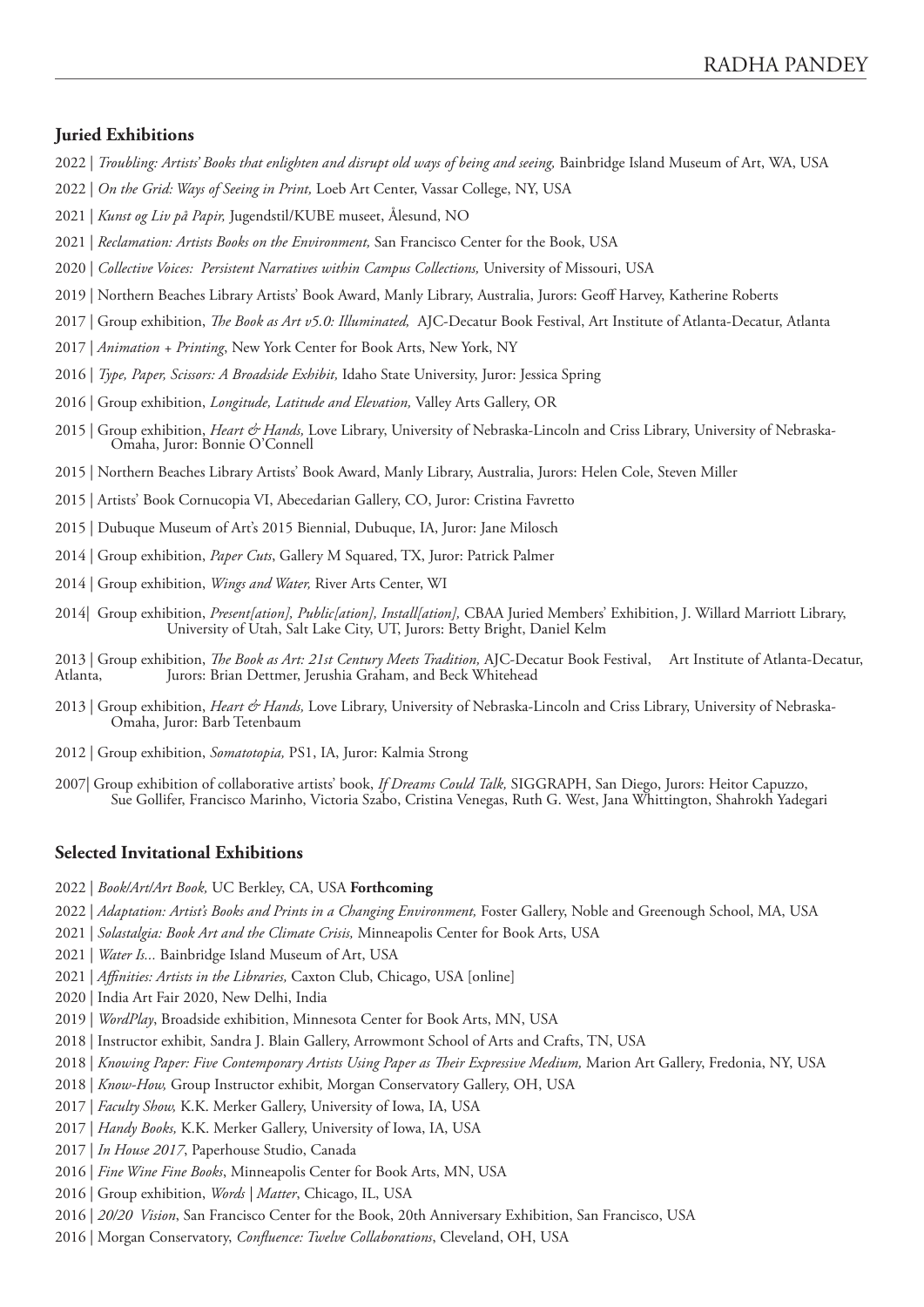2016 | Group exhibition, *Parallel Transparencies,* LA, USA

- 2016 | Group exhibition, *Illustrated Accordion*, Kalamzoo Book Arts Center, MI, USA
- 2015 | Group exhibition, *Words|Matter*, Chicago, IL, USA
- 2014 | MFA exhibition, *Finite Landscapes* K.K. Merker Gallery, University of Iowa, IA, USA
- 2014 | Group exhibition, *Peripheral Shifts*, Quad City Arts, IL, USA
- 2014 | Group exhibition, Iowa City Book Festival, Coralville Public Library, IA
- 2013 | Group exhibition, Gateway, Haystack Mountain School of Crafts, Maine, USA
- 2013 | Group exhibition, Sheffield International Artist's Book Prize, Sheffield, UK
- 2013 | Group exhibition, *Circle Works,* The Morgan Conservatory, OH, USA
- 2013 | Group exhibition, *Illustrated Accordion*, Kalamzoo Book Arts Center, MI, USA
- 2013 | UICB Group show, *Paper Trail,* RSVP, IA, USA
- 2012 | The 3rd Seoul International Exhibition of Miniature Books, Korea Book Art Association, Seoul, Korea
- 2012 | Group exhibition, *Works-In-Progress,* PS1, IA, USA
- 2012 | Group exhibition, *Unfolding Structure,* PS1, IA, USA
- 2012 | University of Iowa Center for the Book Group show, *Paper Trail*, R.S.V.P, IA, USA
- 2011 | Group exhibition, The Bakery, Davenport, IA, USA
- 2011 | Group exhibition *Artist's Books Revisited*, Bangalore, India
- 2007 | Group traveling exhibition curated by Asao Shimura, Philippines, Australia

#### **Solo and 2-person shows**

- 2018 | Solo show, *Perception/Existence*, Textiles, Iowa City, IA
- 2015 | Solo show, Experimental Art Gallery, Habitat Center, New Delhi, India
- 2015 | Solo show, Women's Studio Workshop gallery, NY, USA
- 2014 | 2-person show, RSVP, IA, USA

#### **Residencies**

- 2022 | Scuola Internazionale di Grafica (partially funded), Venice, Italy **Forthcoming**
- 2022 | In-Cahoots Artist Residency (partially funded), CA, USA **Forthcoming**
- 2018 | Almuni residency, University of Iowa Center for the Book, IA, USA
- 2017 | Winter Residency, Penland School of Crafts, USA
- 2015 | Art-in Education Book Arts Residency, Women's Studio Workshop, NY, USA
- 2013 | Museu Molí Paperer de Capellades, Spain
- 2009 | *Sanjhi* craft artist residency, Sanskriti Kala Kendra, New Delhi, India

#### **Screenings & Conference Presentations**

- 2021 | Artist Talk & Demo, Guild of Bookworkers Conference, USA [online]
- 2021 | Artist Talk, Wayzgoose 2021, Hamilton Wood Type Museum, USA [online]
- 2020 | *History of the Book in India*, lecture, Saligao Institute, Goa, India
- 2018 | *Papermaking by Hand in India*, lecture, Friends of Dard Hunter and APHA joint Conference, Iowa City, IA
- 2016 | *Conservation at the Morgan Conservator*, lecture, Friends of Dard Hunter Conference, Santa Fe, NM
- 2016 | *Papermaking by Hand: A Brief History*, lecture, 2731 Prospect Gallery, Cleveland, OH, USA
- 2016 | *Creative Influence: Book Art, Book History, and Early Modern Science,* panel dicussion, CBAA Conference, Nashville, TN, USA
- 2016 | *Beyond Words: The Image as Narrative,* panel dicussion, CBAA Conference, Nashville, TN, USA
- 2015 | *An innovation in paper in India: Auroville Papers,* lecture, Friends of Dard Hunter Conference, Banff, CA
- 2015 | *Islamic-style Papermaking,* demonstration, Friends of Dard Hunter Conference, Banff, CA
- 2014 | *Watermark in Motion*, lecture, IAPMA Conference, Fabriano, Italy
- 2014 | *Islamic-World Papermaking,* lecture and demo, IAPMA Conference, Fabriano, Italy
- 2014 | *Watermarks in Motion,* lecture and demo, CBAA Conference, Utah, USA
- 2013 | *Watermarks in Motion,* lecture, Friends of Dard Hunter Conference, MO, USA
- 2013 | *Kagzis of India: Hand papermaking tradition in India*, lecture and demonstration, Museu Molí Paperer de Capellades, Spain
- 2012 | *Kagzis of India: Handpapermaking tradition in India*, lecture, joint FDH & IAPMA conference, OH, USA
- 2009 | Speaker at Pecha-Kucha on bookbinding, New Delhi, India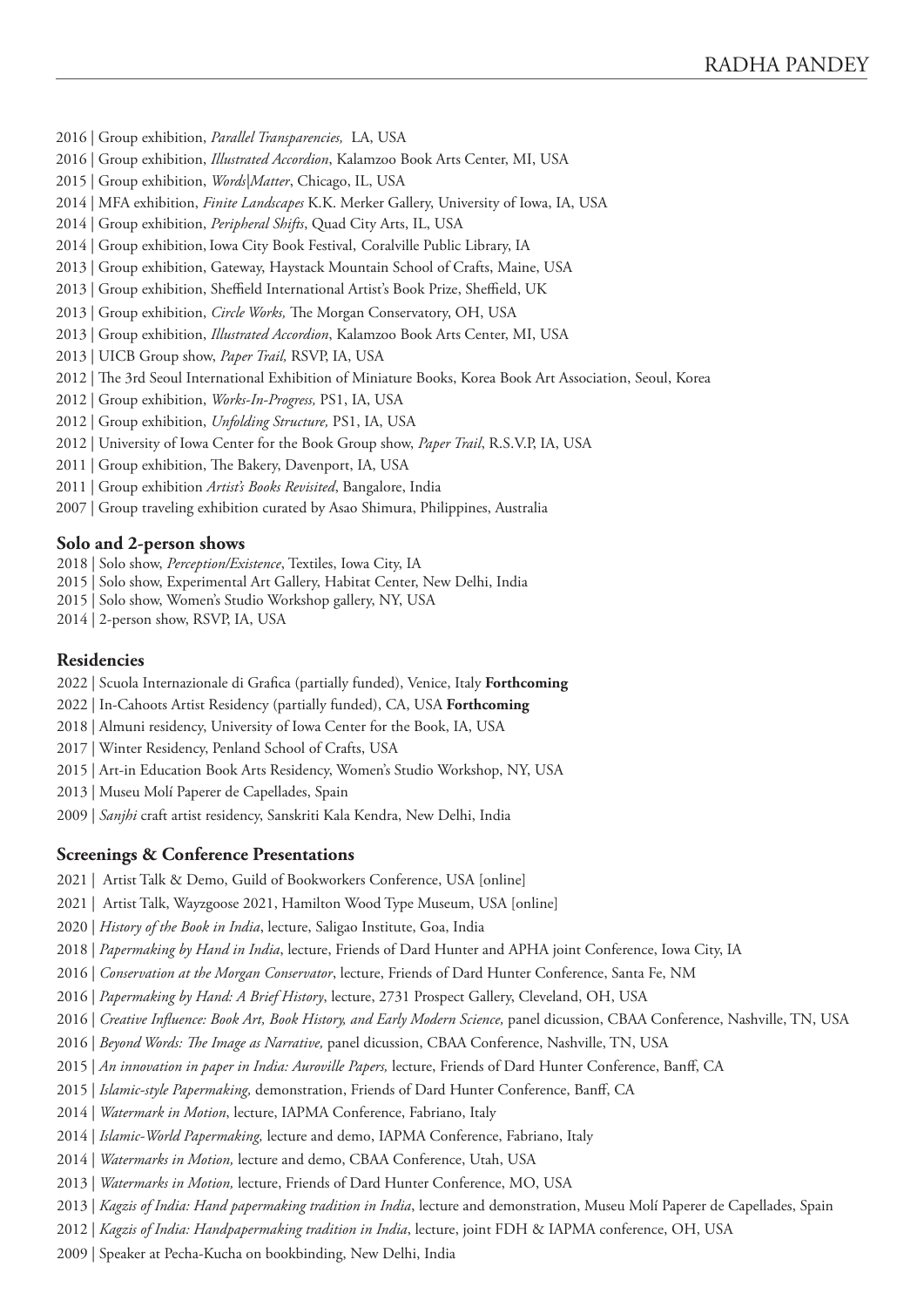# **Service**

- 2022 | Board Nomination Committee for North American Hand Papermakers
- 2021 | Selection Committee for Oak Spring Garden Foundation Interdisciplinary Residency Program
- 2018 | Local Committee, Friends of Dard Hunter and American Printing History Assocaition Join Conference
- 2016–18 | Secretary, Friends of Dard Hunter board
- 2016–Present | International Board of Advisors, Handpapermaking Magazine
- 2015–16| Benefit planning committee, Morgan Conservatory
- 2015–16| Member-at-Large, International Association of Papermakers and Artists
- 2013 | Exhibition Planning Committee, *Peripheral Shifts: A Book Arts Exhibition*, Quad City Arts Gallery, IL

# **Bibliography: Published Writing**

- 2021–22 | *Paper & Colour: Natural Dyeing on Handmade Paper,* **Forthcoming**
- 2022 | *Deep Time,* Cover and statement for Ecotone Magazine, Issue 31
- 2019 | *Kaghazgari: Persian for Papermaking,* Hand Papermaking Magazine, Vol. 34, No. 2 (Winter issue)
- 2019 | *Intergenerationality: Collaborations in Handmade Paper,* Cover (*Eclipse*), Hand Papermaking Magazine, Vol. 34, No. 1 (Summer issue)
- 2019 | *Papermaking in India: Then & Now*, *Papermaker's Tears* Vol. 1*,* The Legacy Press
- 2018 | Cover (*Found/Recovered*), Letter Arts Review, Vol. 32, No. 2
- 2018 | *Watermarks in Motion*, Guild of Bookworkers Journal, Vol. 46.
- 2016 | *Intergenerationality,* Collaborative edition of 152 with Catherine Nash, Hand Papermaking Magazine Portfolio #12
- 2014 | *Negative Space,* Collaborative edition of 152 paper objects showcased in Handpapermaking Magazine Portfolio #11
- 2012 | *The Continuing Kagzi Tradition of India,* article in Handpapermaking Magazine, Vol. 27, No. 2 (Winter issue)
- 2010 | *Jim Croft Workshop,* Bull & Branch, Friends of Dard Hunter publication

# **Bibliography**

- 2021 | *Paper Talk*, Podcast by Helen Hiebert Studio, November 2, 2021
- 2021 | *Cut The Craft,* Podcast by Amy Umbel & Brien Beidler, *Episode 23*
- 2021 | *Nature Trails,* by Sarah Bodman, *Printmaking Today #139*
- 2019 | *Papermakers in India,* by Anne Vilsbøll, *Hand Papermaking Magazine*
- 2019 | *Intergenerationality: Collaborations in Handmade Paper,* by T. Ginsberg, Hand Papermaking Magazine, Vol. 34, No. 1 (Summer issue)
- 2017 | *Book Arts Social Justice,* by Gretta Richardson, Scripps College Press, Scripps College (05/10)
- 2017 | *Radha Pandey is Thinking About Water,* by Crane Giamo, Red Butte Press, University of Utah (06/12)
- 2016 | *What is a Book Artist?,* by Pradeep Sebastian, *The Hindu* (10/08)
- 2016 | *Young Papermakers Today: Three Profiles,* by Aimee Lee, *Hand Papermaking Magazine* (Summer issue)
- 2016 | *Radha Pandey to Trace History of Papermaking in Lecture,* by Noah Purdy, *The Miscellany News* (Vassar College Student Paper) (04/06)
- 2016 | *Radha Pandey,* podcast by Thomas Hill, *The Library Café,* Vassar College (04/20)
- 2016 | *Wiedza o Papierze dla Konserwatorów Zbiorów,* publication by Alzbieta Jezewska & Władysław Sobucki (09/01)
- 2013 | *Authentic Visual Voices: Contemporary Paper and Encaustic,* E-book by Catherine Nash (04/24)
- 2011 | *Make A Book* by Aayush Soni, *Delhi Time Out* Magazine (06/11)

### **Published Artist Books**

- 2022 | *Jaali*, hand-cut and assembled movable book sculpture, edition of 5
- 2021 | *Peeping Tom Blue Edition*, letterpress printed folded origami tessellation, edition of 10
- 2018 | *Algal/Fungal*, letterpress printed artist book in a deluxe edition of 15, and standard edition of 25
- 2018 | *Memory of Long Ago,* letterpress printed on handmade, waxed abaca papers, edition of 25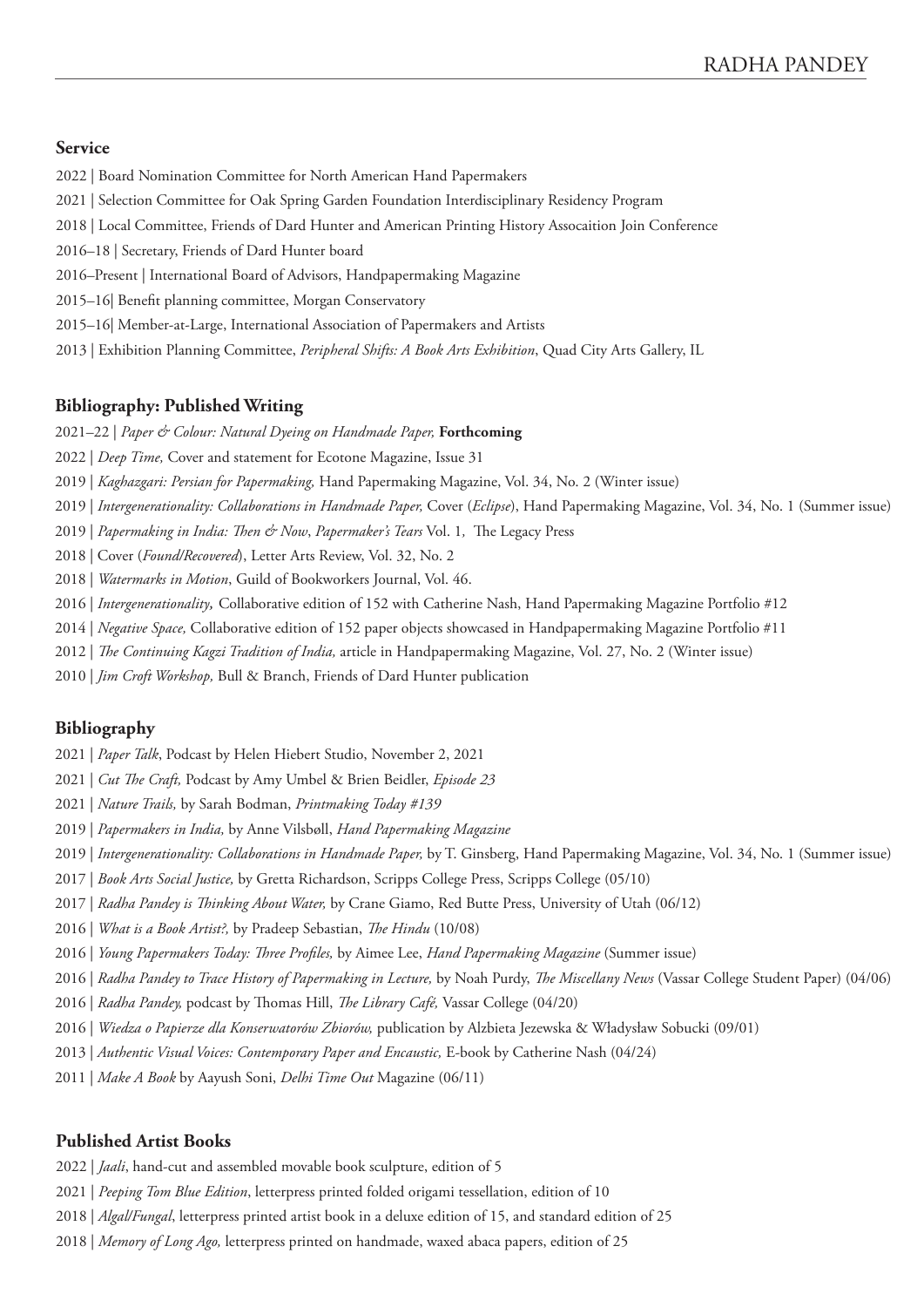- 2017 | *Absence,* hand-cut illustrations on hand made abaca, edition of 12
- 2017 | *Deep Time,* letterpress printed on hand-dyed kozo with hand cutting, edition of 35
- 2016 | *Found/Recovered,* collaboration with Cheryl Jacobsen, calligraphy on handmade Indo-Islamic papers, one-of-a-kind
- 2015 | *Taxonomy of Shapes,* letterpress printed accordion with hand and dye cutting, edition of 52
- 2014 | *Anatomia Botanica*, letterpress printed artist book in a deluxe edition of 10, and standard edition of 15
- 2013 | *Hibernation*, letterpress printed artist book in carousel binding, edition of 15
- 2013 | *Forest Light,* tunnel book using handmade hemp and kozo papers, edition of 10
- 2013 | *Sound,* one-of-a-kind altered book
- 2013 | *Seed Stories*, illustrated artist book using handmade abaca papers in a wire-edge binding, edition of 12
- 2012 | *Abies Spectabilis,* letterpress printed artist book with handmade Abaca papers, edition of 20
- 2012 | *Peeping Tom,* letterpress printed folded origami tessellation, edition of 5
- 2012 | *Glimpses,* screen-printed artist book in french fold format, edition of 35
- 2012 | *Taking Stock,* letterpress printed artist book in accordion format, edition of 30
- 2011 | *Untitled,* laser cut artist book in accordion format on Yupo, edition of 12

# **Select Public Collections**

Bainbridge Island Museum of Art, Washington, USA Baylor University, Moody Memorial Library, TX, USA Bennington College, Edward Clark Crossett Library, VT, USA Bodleian Library, Oxford, UK Boston Athenaeum, MA, USA Bucknell University, Bertrand Library, PA, USA California Polytechnic State University, San Luis Obispo, CA, USA Chapman University, CA, USA Cleveland Institute of Art, OH, USA Columbia College Chicago, USA Cornell University Library, NY, USA Maryland Institute College of Art, Decker Library, MD, USA Fine Arts Library, Indiana University, Bloomington, IN, USA Fleet Library, Rhode Island School of Design, RI, USA Florida Atlantic University, FL, USA George Mason University, Fenwick Library, VA, USA Glen Schaeffer Library and Archives, University of Iowa, IA, USA Haas Arts Special Collections, Yale University, CT, USA Harvard University, Fine Arts Library, USA Indiana University, IN, USA Jaffe Center, Florida Atlantic University, FL, USA Kennesaw State University, GA, USA Library of Congress, USA Lafayette College, PA, USA Metropolitan Museum of Art, Thomas J. Watson Library, USA Messiah College, Murray Library, PA, USA Mount Holyoke College, Williston & Miles-Smith Library, MA, USA Michigan State University Libraries, MI, USA Minneapolis College of Art and Design, MN, USA MIT Libraries, MA, USA Newberry Library, IL, USA New York Public Library, NY, USA Ohio University, Alden Library, OH, USA Ohio State University Libraries, OH, USA Pamflett, Bergen NO